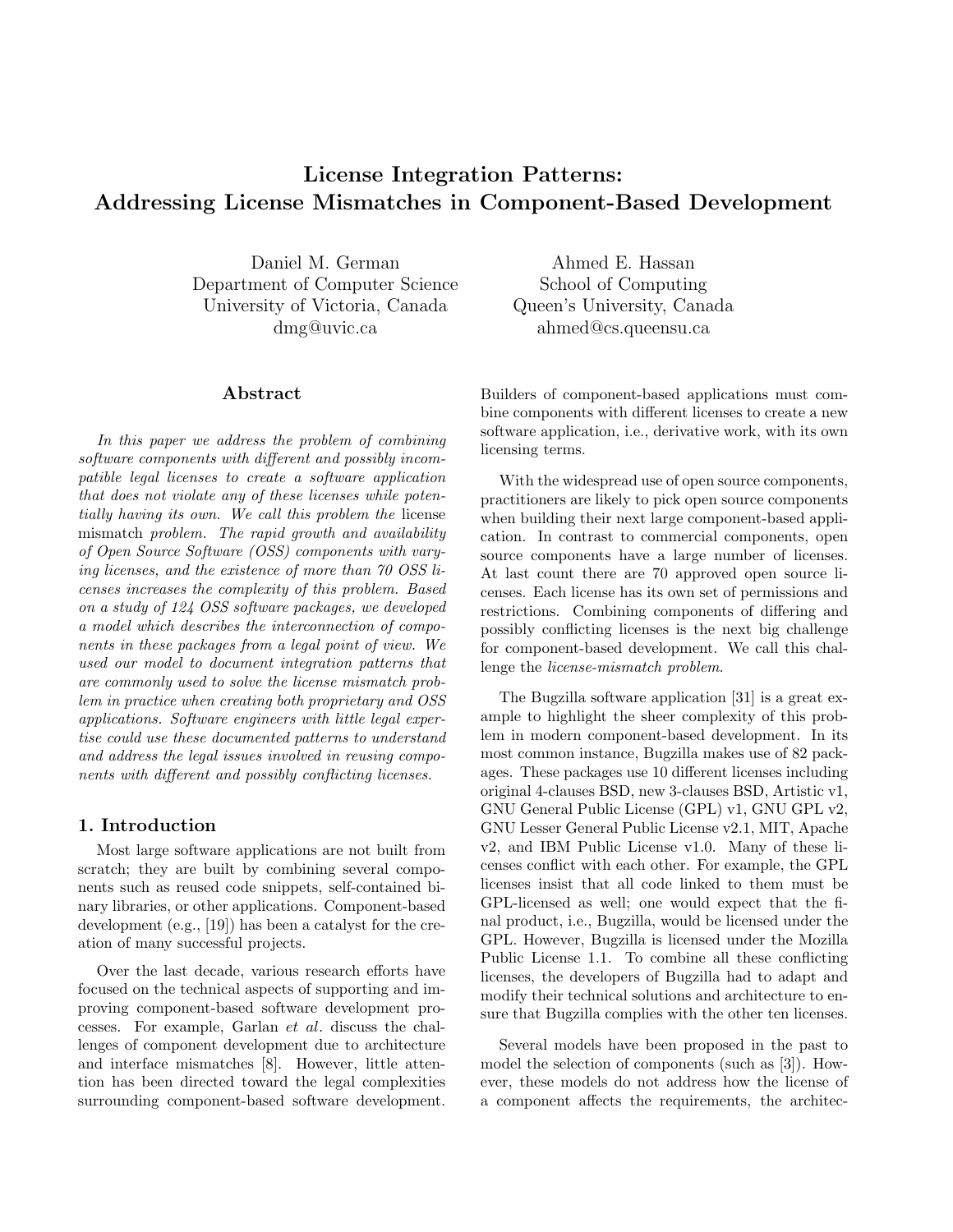ture and the potential uses of a component-based application. Others have warned about the difficulties of including open source software in commercial software [1, 16, 25, 29]. IBM's Ariadne appears to be the only tool that fully incorporates the management of intellectual property in software development [4].

License compliance is rapidly becoming an important and critical challenge for many software organizations worldwide. Companies like Hewlett-Packard (http://www.hp.com), Black Duck Software (http://blackducksoftware.com) and Palimida (http://palamida.com) have created infrastructures and toolsets to help software organizations tackle the license-mismatch problem. For example, Koders.com by Black Duck Software is a source code search engine that permits developers to limit their code search to specific licenses. The FOSSology Project by HP provides the infrastructure to automatically detect licenses in software packages to aid in identifying possible license mismatches [10].

In contrast to technical challenges, the license mismatch problem is a more complex challenge for which software engineers have limited training and knowledge. Undergraduate's exposure to legal issues is confined to a few lectures in a single course as per the ACM Software Engineering Curriculum guidelines.

The main contributions of this paper are twofold. First, the development of a model to describe licenses, and the implications of licenses on the reuse of components. This model is the first step toward creating frameworks which could automatically verify legal compliance. Second, we highlight and document the efforts of the open source community in addressing the licensemismatch problem. Through a detailed study of 124 OSS packages, we identified and documented patterns that are commonly used to integrate components with different licenses. By documenting these patterns, we aim to 1) demonstrate the effect of legal issues on the architecture of modern software applications; 2) define common vocabulary for discussing and analyzing the effects of licenses on software; 3) provide a set of patterns for practitioners to learn best practices, and for academics to improve research and education matters associated with software licensing issues.

This paper is organized as follows. Section 2 gives a brief overview of the legal protections available for software. Section 3 presents our model to describe licenses and the legal consequences of combining components of different licenses. Section 4 presents our system of patterns. Section 5 concludes the paper and outlines avenues for future work.

#### 2. Legal protections for software

From a legal point of view, software, or more specifically, a "'computer program' is a set of statements or instructions to be used directly or indirectly in a computer in order to bring about a certain result."[37]. Computer programs are usually protected using one or more legal alternatives: a) trademarks—which protect the software name, logos, and any specific mark associated with the software; b) trade secret—the source code of the program is kept secret, only binary or obfuscated versions of the program are distributed, c) patents—software related inventions are patentable, giving the owner of the patent a monopoly on its exploitation though not all countries permit software patents, d) copyright—gives its owner certain exclusive rights such as making copies of the software. See [2, 11, 14, 24] for comprehensive discussions on how these protections are applied to software. This paper focuses on the use of copyright to protect software.

#### 2.1. Exclusive rights and licenses

The copyright owner of a software system has various exclusive rights over it [37]: 1) to make copies of it; 2) to prepare derivative works based on it; 3) to distribute copies for sale, rent, lease or lending; 4) to perform the work in public; and 5) to display the work in public. A copyright owner can exploit these exclusive rights for a fixed period of time. An owner can explicitly forfeit the copyright of a work. A work with no copyright owner is said to be in the public domain.

A license is a legal mechanism used by the copyright or patent owner (the licensor) to grant permission to others (the licensees) to use and exploit her intellectual property in ways that would otherwise be forbidden by copyright or patent law [15, 17, 28]. For example, an integrator who wants to modify and include a component as part of a larger software application and sell the application will require the rights to create a derivative work of the component, make copies of it, distribute it and sell it. The integrator has these rights if a) she owns the intellectual property of the component, b) the intellectual property of the component is in the public domain, or c) she has a license for the component which grants her these rights.

#### 2.2. Collective and derivative works

The concepts of collective and derivative works are fundamental to understanding the legal issues involved in creating a component-based software application. The United States Copyright Act defines a collective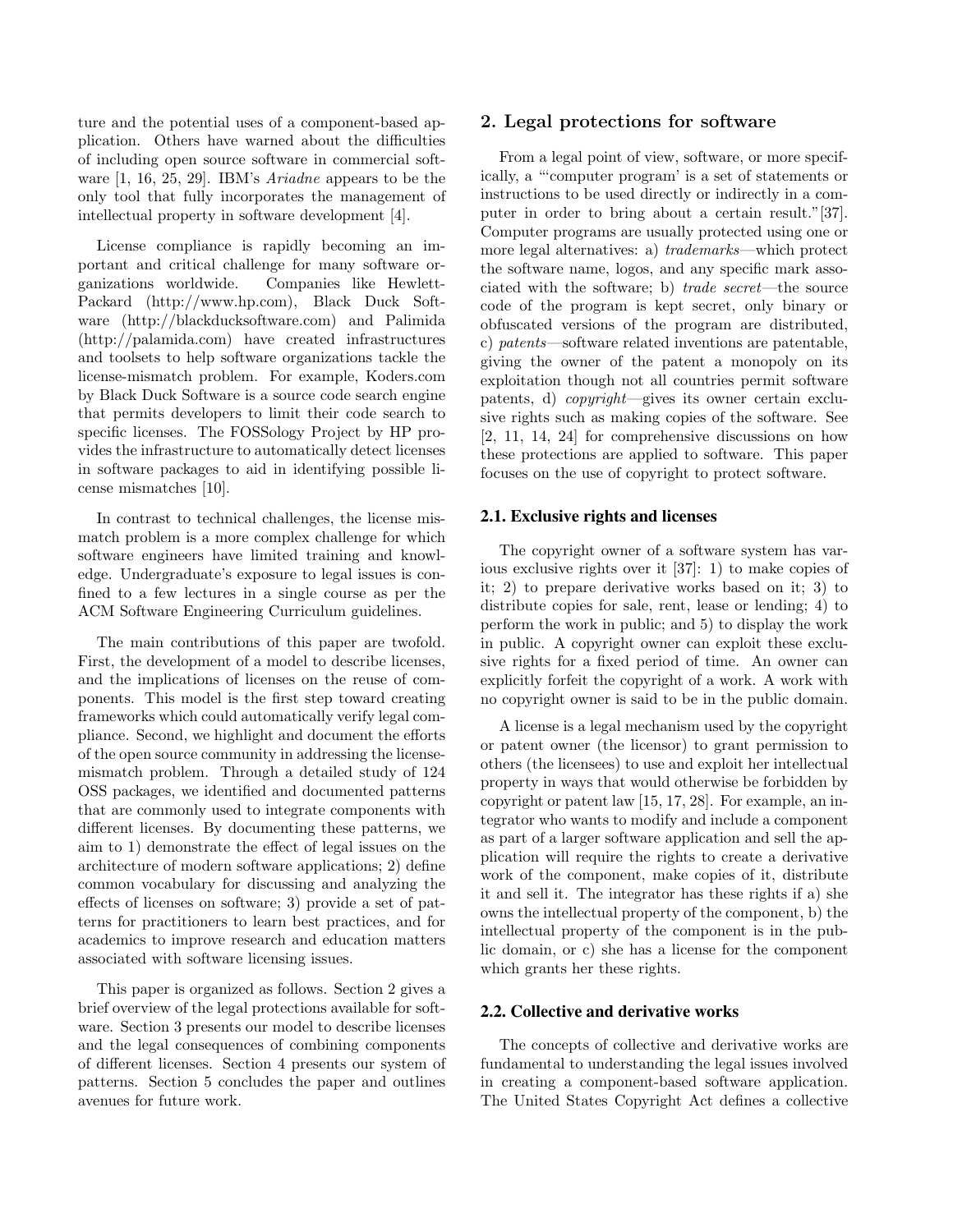work as "a work [...] in which a number of contributions, constituting separate and independent works in themselves are assembled into a collective whole" and a derivative work (also known as derived work) as "a work based upon one or more preexisting works [...] in which a work may be recast, transformed, or adapted" [37].

An integrator of a component-based software application must determine if this application is a collective or a derivative work of any given component. If the application is a derivative work of one or more components, then the integrator must have a grant to the right to create a derivative work from each of these components. The license of the component-based application will be subject to the restrictions imposed by these grants. Unfortunately there is no simple method to determine if a work is a derivative or a collective work; the final decision is made by a judge in a court of law (see [26] for a detailed discussion).

Collective and derivative works are entitled to their own copyright protections. The author of a collective or a derivative work owns the copyright only to the material contributed by her, as distinguishable from the previous works. The author of a new collective or derivative work is subject to the copyrights of the components that are part of the work [38].

#### 2.3. Open source licenses

Open source licenses create a legal framework which permits the collaboration of different individuals and organizations in the creation of software: "Open source licensing has become a widely used method of creative collaboration that serves to advance the arts and sciences in a manner and at a pace that few could have imagined just a few decades ago" [13].

The Open Source Initiative (OSI) (http://www. opensource.org/) defines and promotes the "Open Source Definition" (OSD). The OSD defines open source as software that is distributed under a license that satisfies 11 specific criteria for an open source license [32]. These criteria include, for example: the source code should be available; the license should allow modifications and derived works, and their further distribution; and the license must not discriminate against fields of endeavor nor persons or groups.

The OSI is also responsible for officially approving licenses as open source. Some widely used licenses are considered open source but have never been approved, such as the original BSD license (also known as 4 clauses BSD), and the  $GPL_1$  license (we use a subscript after the license name to indicate a particular version). As of August 2008, there exists 72 OSI-approved opensource licenses. 26 cannot be reused by anybody else but their author because they include the name of their author inside the license itself and are not in the public domain, hence they cannot be modified by a new author; e.g. the Apple Public License, and the PHP License. Four licenses have been voluntarily retired. Some open source licenses are recent versions of older licenses (e.g., the  $GPL_3$  is a newer license than the  $GPL_1$  and  $GPL_2$ ) but from a legal point of view each is different and independent from the earlier versions.

# 3. A model to describe the licensing requirements of components

From a legal point of view, we define a componentbased software application  $(S)$  as a work composed of one or more software components  $(C_i)$  functioning together. Our definition of the term component is very lax: a component is any software product (proprietary or open source), including any "glue" that might be required to integrate or adapt one or more components. This definition is similar to that in [3], with the addition of components that are first modified and then reused. Each component  $(C_i)$  has its own copyright owner (who can be the end user or the integrator putting S together) and its own license  $(\mathbb{L}(C_i))$ . Similarly, S can have its own license  $(\mathbb{L}(S))$ .

A component  $C$  can be reused in two primary forms:

- White-box: Using one or more files of  $C$ , either in their original or modified form. Usually these files are distributed as part of S.
- **Black-box:** Using  $C$  without any modifications to it. C can be distributed separately or along with S.

White-box reuse is likely to create a derivative work of the modified component. Even copying a small fraction—less than 100 LOCs—of a component C might result in S being considered as a derivative work [18]. The integrator or user must acquire the right to modify and potentially redistribute all the files of  $C$  in  $S$ .

Determining whether  $S$  is derived or collective work for a black-box reuse is a more complex task which depends on the nature of the use and interconnection of each  $C_i$  with the rest of S and other reused components in S. A component C can be reused in one of the following ways, which we call interconnection types:

Linking: Calling functions or methods in C using dynamic or static linking.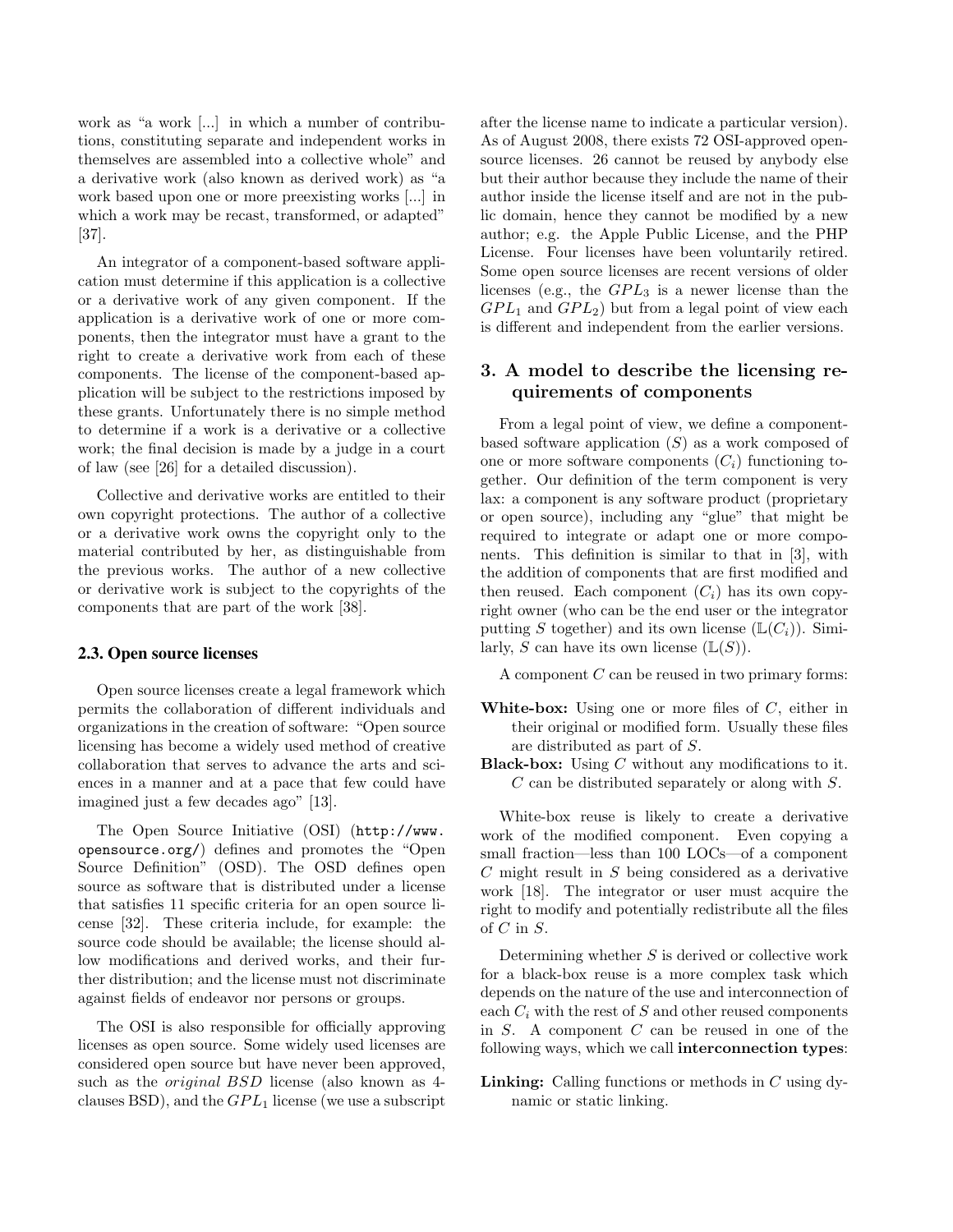- Fork: Stand alone execution via a fork or exec system calls. C is executed in a separate space from S. The communication between the rest of S and C might be done via pipes, sockets or files.
- Subclass: Other parts of S inherit one or more classes of C.
- IPC: C is built as a service or server. Other parts of S use C via a well-defined process intercommunication protocol, such as CORBA and COM.
- **Plugin:**  $S$  extends the functionality of  $C$  using  $C$ 's plugin-architecture.

A software system S can be modelled as a directed dependency graph with each component  $(C_i)$  as a node. An edge between two nodes indicates that the two components are interconnected through one of the aforementioned interconnection types. This graph is not acyclic, as two components might require each other to function. All the nodes (components) in the graph should be available for all the features of S to properly work, and the user of  $S$  should have the right to use them.

#### 3.1. Modeling open source licenses

As we have seen in section 2, an open software license provides its licensee with a grant to one or more of the exclusive rights owned by the copyright owner of that component. Because an open source license is unilateral, each grant is granted provided a set of conditions are satisfied; if one of such conditions is violated, then the grant is not given[28]. by the US Court of Appeals for the Federal Circuit in Jacobsen v. Katzer [13].

A license  $(L)$  is, therefore, a set of grants. The conditions for each grant to right r  $(G_r)$  can be represented as a set of  $m$  conjuncts. All conjuncts should be satisfied for the licensor to receive such grant:

$$
G_r(L) = p_1 \wedge \cdots \wedge p_m
$$

For example, one of the several grants of the original BSD allows the licensee to distribute derivative works in binary form as long as the following three conjuncts are satisfied: 1) "Redistribution [..] must reproduce the above copyright notice, this list of conditions and the following disclaimer in the documentation and/or other materials provided with the distribution." 2) "All advertising materials mentioning features or use of this software must display the following acknowledgements: This product includes software developed by the <OWNER> and its contributors." 3) "Neither the name of the <OWNER> nor the names of its contributors must be used to endorse or promote products derived from this software without specific prior permission."

Intellectual property lawyers, who are familiar with the copyright laws in the applicable jurisdiction, must interpret which grants are present in a license, and their corresponding conjuncts.

## 3.2. Modeling the licensing of component-based applications

The integrator and the user of a component-based software application  $S$  expect to have some rights to it, such as the right to execute it, to create other derivative works from it, the right to license it, and to sell copies of it. The needed rights vary between applications, while the available rights depend on the components of S and their interconnection types.

Let us assume that  $S$  is composed of  $n$  components  ${C_1...C_n}$ . U denotes the user of S and I denotes the integrator of S.  $\Delta(C)$  denotes the set of all derivative works of a C. S is a derivative work of C iff  $S \in \Delta(C)$ . S might be a derivative work of zero or more of its components  $C_i$ .

U and I need to obtain a license to each  $C_i$  that grants them the rights needed to use  $C_i$  in S. For example, if I wants to sell binary copies of S, and  $S \in$  $\Delta(C)$  then the license to C, which we denote as  $\mathbb{L}(C)$ , should grant the right to distribute derivative works of  $C$  in binary form. This grant is likely to impose conditions that should be satisfied by I.

The specific grant required by  $I$  to be able to integrate  $C$  in  $S$  depends on two factors:

- 1. Whether  $S \in \Delta(C)$ , which depends on the interconnection type of  $C$  with the rest of  $S$ ; and
- 2. The rights required by  $I$  and  $U$  to use, and potentially distribute C.

For example, let us assume that  $I$  wants to distribute copies of S under a proprietary license  $P$ ; one of S's components,  $C$  is licensed to  $I$  under the terms of the  $GPL_2$ , i.e.,  $\mathbb{L}(C) = GPL_2$ . The position of the Free Software Foundation (FSF), creator of the  $GPL_2$ , is that if  $\mathbb{L}(C) = GPL_2$  and C is interconnected to the rest of S via Black-box Linking, then  $S \in \Delta(C)$  and I acquires a grant to create and redistribute copies of the derivative work of  $C$  from  $\mathbb{L}(C)$ . One of the conjuncts of this grant under the  $GPL_2$  is that  $\mathbb{L}(S) = GPL_2$ , i.e., the license of the derivative work of  $C$  should be under the  $GPL_2$ . Since  $\mathbb{L}(S) = P$ , this conjunct is not satisfiable, hence under these circumstances C cannot be used in  $P$ . On the other hand, if  $C$  is interconnected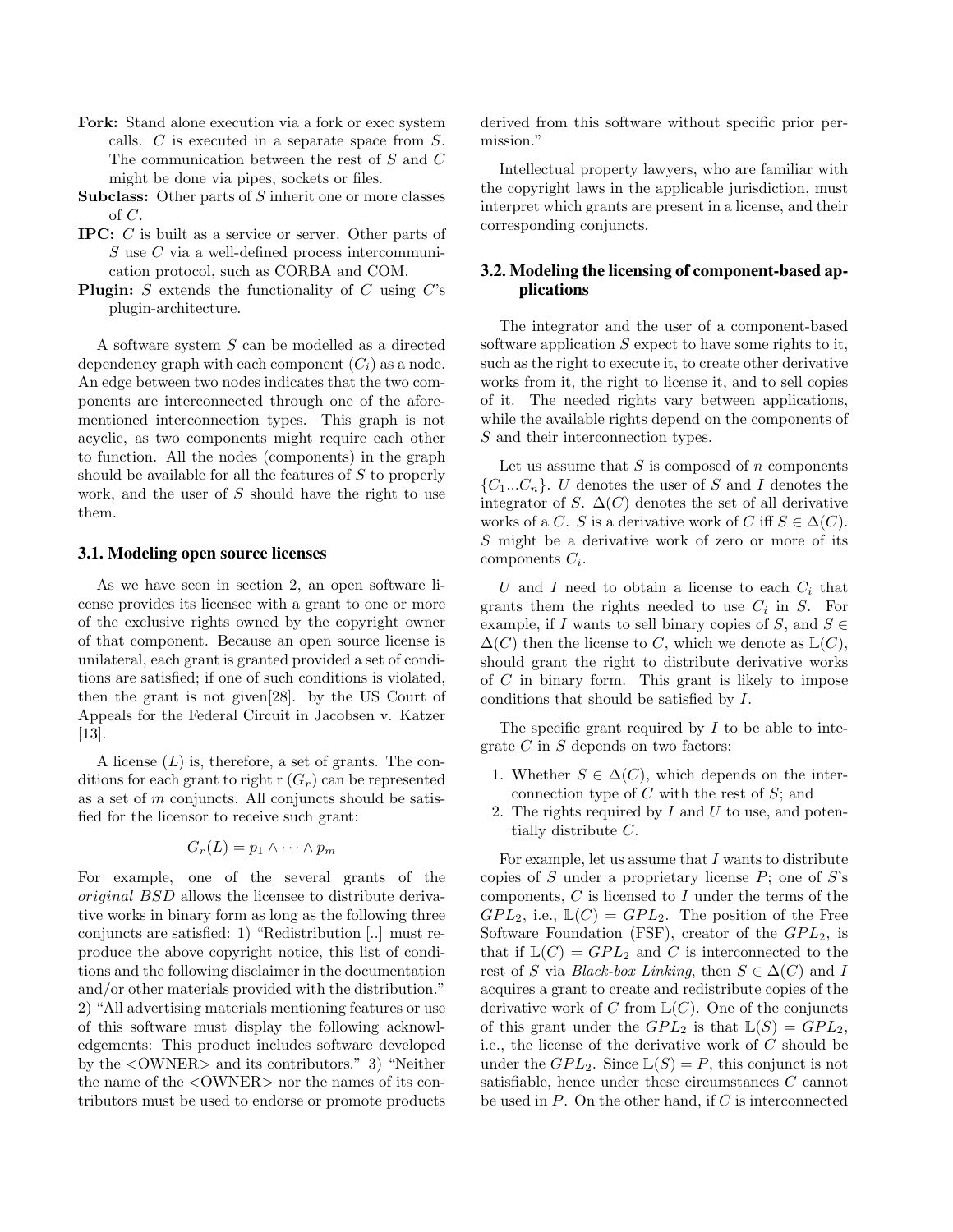to the rest of S via Black-box Forking then according to the interpretation of the FSF  $S \notin \Delta(C)$ , and under the  $GPL_2$  I acquires a grant to make and redistribute copies of  $C$  as part of  $S$ . This grant does not have a conjunct which imposes conditions on the license of S. Therefore, it is possible for  $I$  to distribute copies of S under a proprietary license. However, the grant has other conjuncts which impose conditions on the availability of the source code of C and the ease of identifying  $C$  as a separate executable program.

## 3.3. Reusing components made from components

Frequently a component  $C$ —used by  $S$ —is created from other components as a derivative or collective work of these components. As previously discussed, I requires a license from the licensor of C. To be valid this license should satisfy all the conditions of each of the sub-components  $c_1..c_m$  of C; if the conditions of one of them (say  $c_i$ ) is not satisfied (either by mistake or on purpose) then the creator of  $C$  might not have a license to  $C$ , and  $I$  does not have a license to use  $C$ as part of S. Under this scenario I might be liable for copyright or patent infringement, even if  $I$  was never aware of how and why such license was not honoured inside one of the components  $C_i$  of S. For this reason I must be aware of all components and sub-components included explicitly, or implicitly in  $S$  and the licensing requirements of these components.

#### 3.4. Compatibility of licenses

As mentioned before, each of the rights needed for S will require a grant to one or more specific rights from each of the  $C_1...C_n$ . Each grant imposes a set of conditions, which are modeled as conjuncts. If the union of all these conjuncts is not satisfiable, then I cannot acquire the desired rights and might not be able to create S or license it to anybody. We say that, for a given grant q,  $\mathbb{L}(C)$  is not compatible with  $\mathbb{L}(S)$  if at least one of the conjuncts of g from  $\mathbb{L}(C)$  is not satisfiable under  $\mathbb{L}(S)$ . We denote this relationship as  $\succ_g$  (compatible) and  $\succ_g$  (not compatible): if under grant g,  $\mathbb{L}(A)$  is compatible with  $\mathbb{L}(B)$  then  $A \succ_{g} B$ . By extension the use of  $C$  in  $S$  is compatible under use u (denoted  $C \succ_u S$ ) iff the use u is permitted by a grant g of  $\mathbb{L}(C)$ , and  $\mathbb{L}(C) \succ_q \mathbb{L}(S)$ .

To illustrate these concepts, let us assume that  $S \in \Delta(C)$ ,  $\mathbb{L}(S) = MPL_{1,1}$ , and  $\mathbb{L}(C) = GPL_2$ . The condition any derivative work of  $C$  should be licensed under the  $GPL_2$  (modeled as the conjunct  $\forall A \in$  $\Delta(C), \mathbb{L}(A) = GPL_2$  is unsatisfiable in this particular case. We therefore say that under the grant of creation

and distribution of derivative works ( $\delta$ ) the  $GPL_2$  is incompatible with the  $MPL_{1,1}$ ,  $GPL_2 \nless_{\delta} MPL_{1,1}$ . For this particular grant we will omit the subscript  $GPL_2 \nless MPL_{1.1}$ . Similarly, when C is used to create a derivative work  $S$  that is to be distributed (its use is υ)  $C \not\vdash_v S$ , (for this use we omit v and write  $C \not\vdash S$ ).

For other grants the  $GPL_2$  is not necessarily incompatible with other licenses. We will denote as  $\rho$  the grant to create and run a derivative work but not distribute it. The  $GPL_2$  imposes no condition for  $\rho$  if S is never distributed. We model this condition as the conjunct use in-house only. In other words, an integrator can create any derivative work from GPLed components as long as the resulting system is used in-house only. One of the conditions of the Microsoft Public License  $(Ms$ - $PL)$  is that the user must accept the license before the software is used. We model this condition of  $\rho$  as the conjunct "accept license". Another condition of the  $(Ms-PL)$  is that the license of the derivative work is the  $Ms-PL$  exclusively. We model this conjunct of the  $\rho$  as " $\mathbb{L}(S) = Ms\text{-}PL$ ". Assume  $S$  is a derivative work of two components  $G$  and  $M$ ,  $\mathbb{L}(G) = GPL_2$  and  $\mathbb{L}(M) = Ms\text{-}PL$ , and S is never going to be distributed so it will only be used in-house. Under this scenario the grant needed is  $\rho$ . The conjunct of such grant from the  $GPL_2$  is always satisfied ("only use in-house"); simultaneously it is possible to satisfy the conjuncts of  $\rho$  from the Ms-PL (the user "accepts" license", and  $\mathbb{L}(S) = Ms\text{-}PL$ . S will contain code licensed both under the  $GPL_2$  and the  $Ms-PL$  without any copyright infringement:  $\forall D \in \Delta(M), G \succ_{\rho} D$ , and  $GPL_2 \succ_{\rho} Ms\text{-}PL$ . However, it is impossible for the integrator to distribute S. If  $S \in \Delta(G)$  then one conjunct of this grant  $(\delta, \text{ create and distribute})$ derivative works) under the  $GPL_2$  is " $\mathbb{L}(S) = GPL_2$ ", and if  $S \in \Delta(M)$  then one of Ms-PL  $\delta$  conjuncts is " $\mathbb{L}(S) = Ms\text{-}PL$ ". If  $\mathbb{L}(S) = GPL_2$  then the conjuncts of the Ms-PL are unsatisfiable  $(Ms-PL \nless GPL_2)$ . Likewise, if  $\mathbb{L}(S) = Ms\text{-}PL$  then the conjuncts of  $\delta$ from  $GPL_2$  are unsatisfiable  $(GPL_2 \nless Ms-PL)$ . A derivative work of both  $G$  and  $M$  cannot be distributed, though the work can be used in-house.

# 4. A system of patterns for interconnecting open source components

Open source and proprietary applications incorporate components with different licenses, and frequently the resulting application has a different license. Under which circumstances could a software application be legally created with components with different licenses (the license-mismatch problem)? To answer this question we needed to know: a) the components used by an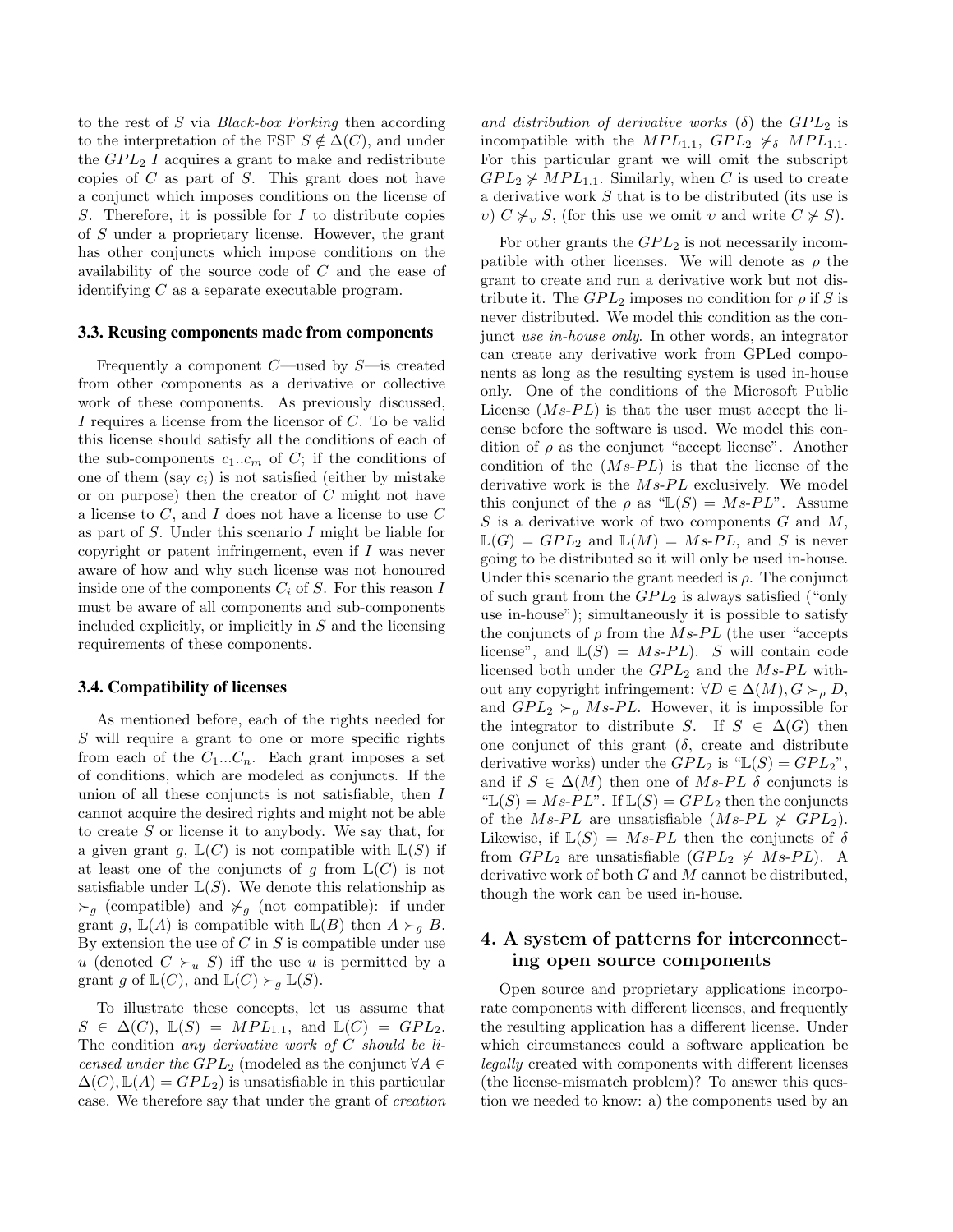application; b) the licenses of such components and the application; c) the technique used to address and resolve the license mismatches, if such mismatches exist. Our goal is to identify a system of patterns that encapsulates the methods used to solve the license-mismatch problem.

# 4.1. Methodology

We examined the licensing for 124 OSS projects. We started from the following eight popular software applications: Apache version 2.2, GIMP version 2.2.0, MySQL 5.0.38, Koffice 1.6.3, GNOME desktop 2.14.0, GCC 4.3.2, PostgreSQL 8.2.4, and Bugzilla 3.0.2. We then built a dependency graph which recursively showed all the packages which these applications depend on. We determined the packages and dependencies by using the open source packaging systems which is used to ease the installation of open source packages [27, 36]. Our method is described in detail in [9]. In particular, we used the information from the packaging systems of Debian 4.0 and Fink 0.8.1 to create the interdependency graphs of these eight applications.

To fully understand the licensing terms of each of these software packages, we downloaded their source code packages and manually inspected their documentation. We documented their license and any peculiarities in their licensing terms.

Many packages contained a file in its source code that described in detail the license. For example, the netpbm project listed every single file and the license under which it was being offered–a total of 9 licenses were mentioned. Sometimes identifying the type of license was not trivial. For example, the MIT and the BSD licenses are based upon templates that must be filled-in with the name of the copyright owner and her organization, and frequently the licensors further edit the license. Occasionally one of the resulting licenses becomes known by the name of the project that uses it. For instance, libJPEG uses a license that appears to be derived from the *original BSD*, with other projects, like netpbm, refering to that license as the libJPEG license.

The licensing terms of packages vary significantly. Some packages, such as PostgreSQL, have only one license; while others, such as GCC, have different licenses for different parts. In the case of GCC, the C runtime library, known as glibc, is licensed under the  $LGPL_{3+}$  (a + after a version number of a license indicates that the licensor allows the licensee to choose a newer version of the license) while the programs, including the compiler, are licensed under the  $GPL_{3+}$ .

| Freq           | <b>Name of License</b> | Version        | Abbrev.                 |
|----------------|------------------------|----------------|-------------------------|
| $\overline{2}$ | Aladdin                |                |                         |
| $\overline{2}$ | Apache                 | 2.0            | $AL_2$                  |
| $\overline{2}$ | Artistic               | 1.0            | $ArtL_{1.0}$            |
| 15             | <b>BSD</b> style       | New            | new BSD                 |
| 6              |                        | Original       | <i>original BSD</i>     |
| $\overline{4}$ |                        | Other          |                         |
| $\mathbf{1}$   | General Public         | $1+$           | $GPL_{1+}$              |
| 12             |                        | $\overline{2}$ | $GPL_2$                 |
| 31             |                        | $2+$           | $GPL_{2+}$              |
| 1              |                        | $^{3+}$        | $GPL_{3+}$              |
| $\overline{4}$ | Library General        | $\overline{2}$ | $\overline{L}GPL_2$     |
| 37             | Public                 | $2+$           | $LGPL_{2+}$             |
| $\overline{4}$ | Lesser General         | 2.1            | $\overline{L}GPL_{2.1}$ |
| 11             | Public                 | $2.1 +$        | $LGPL_{2.1+}$           |
| $\mathbf{1}$   |                        | $^{3+}$        | $LGPL_{3+}$             |
| 16             | $MIT/X11-style$        |                | MІT                     |
| 5              | Mozilla Public         | $1.1 +$        | $\overline{MPL}_{1.1+}$ |
| 17             | Other                  |                |                         |
| $\overline{2}$ | Public domain          |                |                         |

**Table 1.** Licenses found in the 124 studied OSS packages. The first column lists the number of packages using a license.  $A + after a version number of a li$ cense indicates that the licensor allows the licensee to choose a newer version of the license. The last column shows the abbreviations used in this paper. The MIT/X11 and the BSD are templates, and each instance is expected to be different from others (e.g., the name of the copyright owner will differ). The original BSD is also known as the 4-clauses BSD, and the new BSD as the 3-clauses with one clause– the so-called "advertising clause" removed.

Sometimes a package is explicitly licensed under the terms of more than one license. For example, Perl lets the user choose between the terms of the original Artistic License, or the terms of the  $GPL_{1+}$ . We found many licenses that were not OSI-approved; some of them were complex, while others very simple. For example the "Beer-ware" is a one-paragraph long license which asks the user to buy beer to the author if she likes the software. Table 1 summarizes the licenses found, and their frequency of occurrence.

Once we determined the license of all the components, we proceeded to identify any license mismatches. When there was a license mismatch, we documented the rationale for allowing it. In a few cases, we contacted authors of the packages seeking clarification. It was clear that most software package maintainers were concerned with the licensing issues surrounding the use of their packages, and how they used other packages.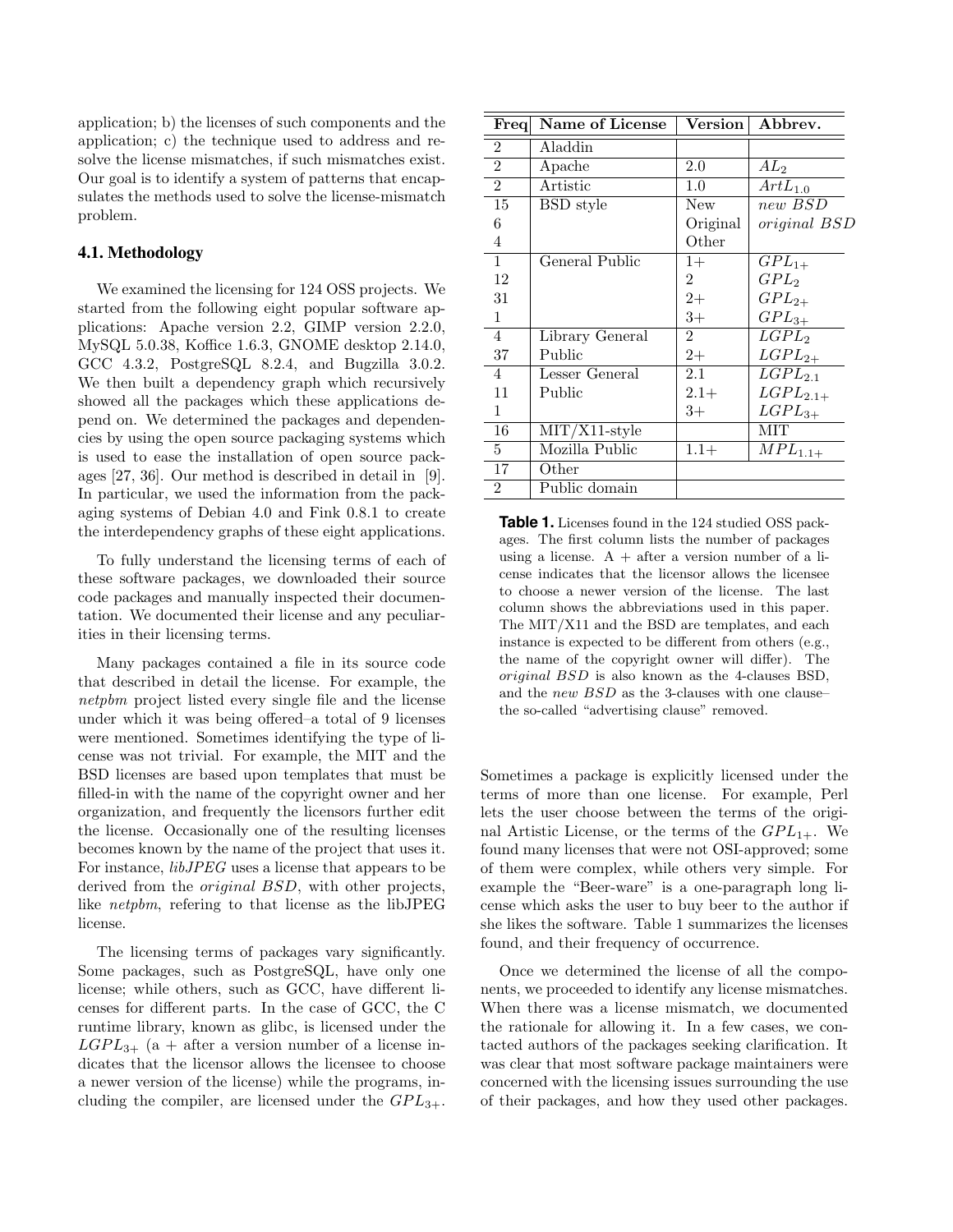Not surprisingly, a few common methods, used to address the license-mismatch problem, have emerged over the years and across projects.

We identified 12 patterns, and classified them into two types: patterns for the licensor (the creator of the component), and patterns for the licensee (the integrator or user of the component). These are summarized in table 2. Due to space restrictions we only present 4 patterns.

# 4.2. Patterns for Licensor

# Exception

Intent: To allow a particular use by expanding the terms of the license in an addendum, without modifying the text of the license itself.

Motivation: The copyright owner of a component wants to allow its use in a situation that is incompatible with its license. Rather than modifying the license (or using a different license), the copyright owner issues an exception that explicitly states certain extra conditions under which it will allow such use.

# Applicability:

- A potential derivative work  $D$  of the product  $P$  cannot be created because the licensing terms of D are incompatible with the license of  $P$ . Yet, the copyright owner of P wants this derivative work to exist, but does not want to re-license  $P$  under al compatible license. This is a common problem in the FOSS world, where many licenses are not compatible among them for the grant of creation and distribution of derivative works, even if they have similar philosophical goals.
- A complementary situation arises when a product P needs to use a component C and the license of  $C$  is incompatible with the license of  $P$  (usually due to few, minor clauses that are not satisfiable by the license of  $P$ , but that the copyright owner of  $P$  is willing to satisfy). The copyright owner of  $P$  issues an exception to  $P$ 's license making it legal for  $P$  to use  $C$ .

## Advantages:

- It facilitates the integration of modules with otherwise incompatible licenses.
- It avoids the need to modify the original license of the component (avoiding the proliferation of versions of the license).

#### Disadvantages:

• Only the copyright owner is capable of granting an exception. If more than one owner, then each one of them should consent to the exception.

• The exception might create a legal loophole with unintended consequences.

#### Known Uses:

- Trolltech GPL Exception. Trolltech distributes several products under the  $GPL_2$  and a commercial license. Aware that the  $GPL_2$  is incompatible with many FOSS licenses, Trolltech has issued its GPL Exception [35]. It explicitly allows linking of its libraries by software products released under 22 different open source licenses. The main goal of this exception is to allow reuse of its libraries by as many OSS as possi $ble.1$
- MySQL AB FLOSS License Exception. This exception is very similar in objectives to the Trolltech GPL Exception. It allows linking to its MySQL Client Libraries by software products released under 23 different open source licenses (the same 22 licenses listed under the Trolltech GPL Exception plus one more). Although the MySQL AB FLOSS License Exception and the Trolltech GPL Exception have very similar objectives, they are drafted in very different terms. Trolltech's exception addresses and permits linking, while MySQL's addresses the issue of what constitutes a derivative work[22].
- OpenSSL GPL Exception. Any program licensed under the GPL that links to the OpenSSL library requires this exception. OpenSSL is a cryptographic implementation of the SSL and TLS protocols. OpenSSL is FIPS 140-2 compliant, an important requirement for certain organizations which use cryptographic software, making it desirable for applications to link to it [23]. OpenSSL is released under the terms of both the OpenSSL License and the SSLeay License. These licenses are incompatible with the  $GPL_2+$  under the grant of creation and distributions of derivative works. Without this exception a program licensed under a GPL license would not be capable of linking to the OpenSSL [40]. The Free Software Foundation has published guidelines that describe how this type of exception should be worded (see [6]). *wget* and *climm* are two products that use this exception.
- Java Classpath exception. Until recently Sun distributed its Java JDK under the Common Development and Distribution License (CDDL), an OSIapproved license that is not compatible with the  $GPL_2$  under the grant of creation and distribution of derivative works. Sun wanted to increase the potential use of Java, and decided to change the license of the JDK to the  $GPL_2$ . But there was a problem:

<sup>&</sup>lt;sup>1</sup>In 2008 Trolltech was acquired by Nokia, and in January of 2009 Nokia change the license of QT, its flagship product, to the  $LGPL_{2.1}.$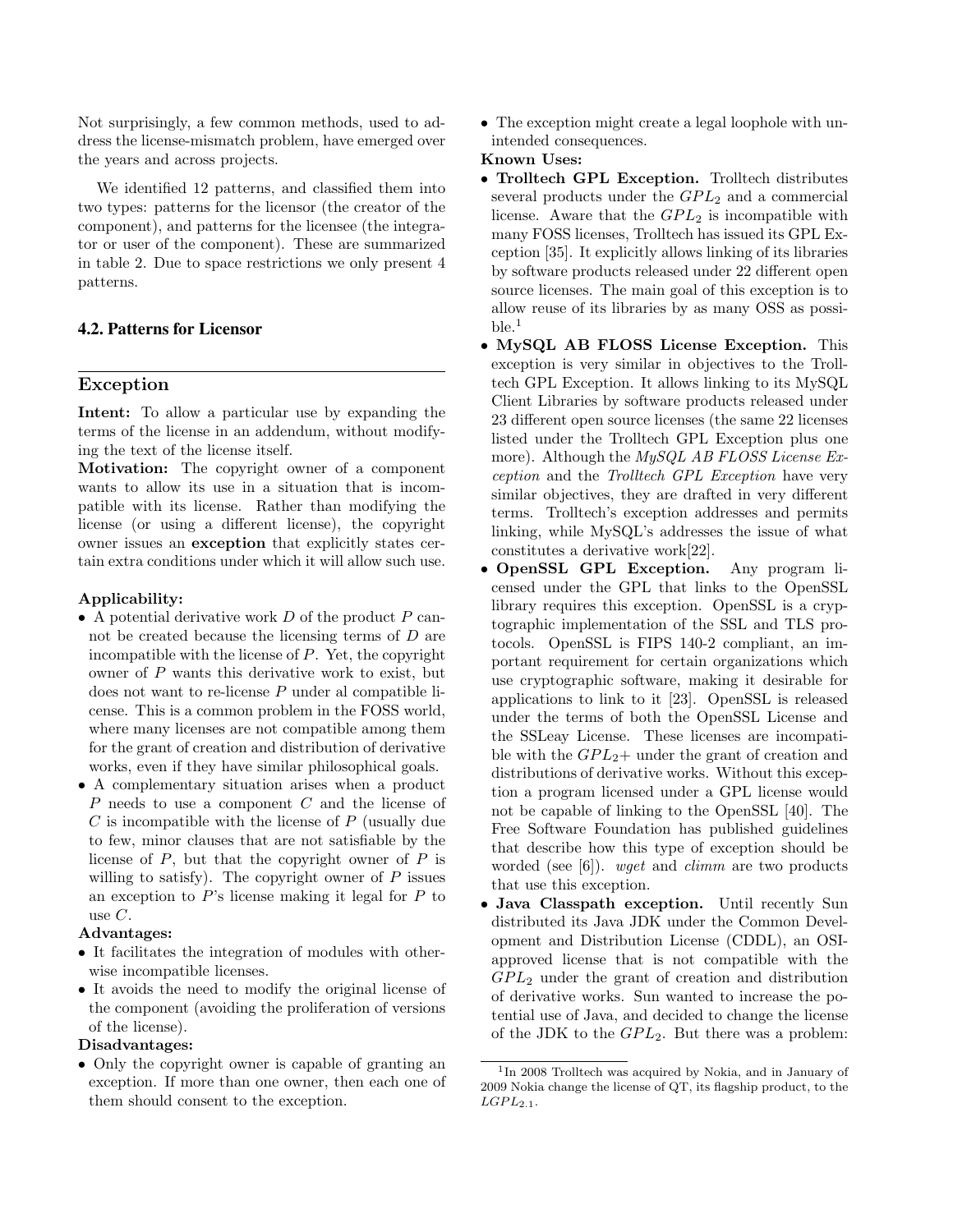| <b>Type</b> | Name                  | Intent                                                                         |  |
|-------------|-----------------------|--------------------------------------------------------------------------------|--|
| Licensor    | Exception             | To allow a particular use by expanding the terms of the license in an          |  |
|             |                       | addendum, without modifying the text of the license itself.                    |  |
|             | Disjunctive           | To give the option to the licensor to choose one of several licenses that will |  |
|             |                       | best suit her purpose.                                                         |  |
|             | Clarification         | Give an interpretation of contentious or ambiguous parts of the license.       |  |
|             | Permit Relicensing    | Allow the derivative work to be licensed under a different license than the    |  |
|             |                       | one under which the component is made available.                               |  |
|             | Add-on                | Allow components under a non-compatible license to extend the function-        |  |
|             |                       | ality of another component via a well-defined API.                             |  |
|             | Indirect License      | A component indicates that its license will be the same as another one.        |  |
|             | Different parts, dif- | Provide different parts or features of the system under different licenses.    |  |
|             | ferent licenses       |                                                                                |  |
| Licensee    | Patch                 | Issue a patch that the user can apply to the component to create the           |  |
|             |                       | derivative work.                                                               |  |
|             | Component<br>with     | Find a component that can be licensed in a manner that is compatible           |  |
|             | Compatible License    | with the intended use.                                                         |  |
|             | Create collective     | Make sure the work is considered a collective that includes the component.     |  |
|             | Ask for exception     | Request the licensor to give you an exception to one or more conditions        |  |
|             |                       | imposed by the license. Results in the Exception Pattern, above.               |  |
|             | Ask for clarification | Request the licensor to clarify her interpretation of any ambiguous or con-    |  |
|             |                       | tentious parts of the license. Results in the Clarification Pattern, above.    |  |

**Table 2. Identified patterns to address the** license-mismatch **problem.**

any program that runs under the Java Virtual Machine (JVM) dynamically links to the runtime library. The runtime library is part of the JDK, and would end up licensed under the  $GPL_2$ . As a consequence any program running under the JVM would need to be licensed under the  $GPL_2$ . To avoid this issue Sun added the Classpath exception to the  $GPL_2$ . This exception, authored by the Free Software Foundation, explicitly states that linking to the provided library (part of the JDK) is not considered a derivative work [7, 30].

#### Modeling a pattern

We demonstrate the usefulness of the model and concepts presented in section 3.2 by describing this pattern. Due to space limitations, we omit this demonstration for other patterns.

Assume  $S$  uses component  $P$ ,  $g$  is the grant required on P to create S and  $\mathbb{L}(P) \not\succ_g \mathbb{L}(S)$ , hence there exists one or more conjuncts in  $g$  that are not satisfiable. The copyright owner of  $C$  adds exceptions to one or more clauses of  $L(P)$  to remove these conjuncts (and likely add new ones). The new set of conjuncts for the grant g becomes satisfiable.

In the case of the *Trolltech GPL Exception*, Trolltech produces QT, a multi-platform GUI library, and  $\mathbb{L}(QT) = GPL_2$ . An application S that wants to use QT has two alternatives: 1) to copy the source code of  $QT$  (potentially modifying it) or link to it. As we have seen above both methods are possible if  $\mathbb{L}(S) = GPL_2$ . But QT wants open source projects under 22 other licenses (we denote this set as OSS) to be able to link to QT as long as they do not modify it. One solution would be to provide QT under each of these licenses, but some of these licenses are too permissive from the point of view of Trolltech. For example, the new BSD will not only allow linking, but also the modification and distribution of the library under commercial licenses, undermining Trolltech's business model. Trolltech solves this problem by creating an exception to the grant of distribution of derivative works of the  $GPL_2$ : if  $\mathbb{L}(S) \in OSS$  and the interconnection type is linking then  $S$  then one can use  $QT$  in  $S$ , otherwise the  $\mathbb{L}(S) = GPL_2$ . The conjuncts of this grant have become more complex, but they are satisfiable under these circumstances.

## Disjunctive

Other names: Dual licensing, tri-licensing.

Intent: To give the option to the licensor to choose one of several licenses that will best suit her purpose. Motivation: The licensor has two or more groups of users and each requires a different incompatible license.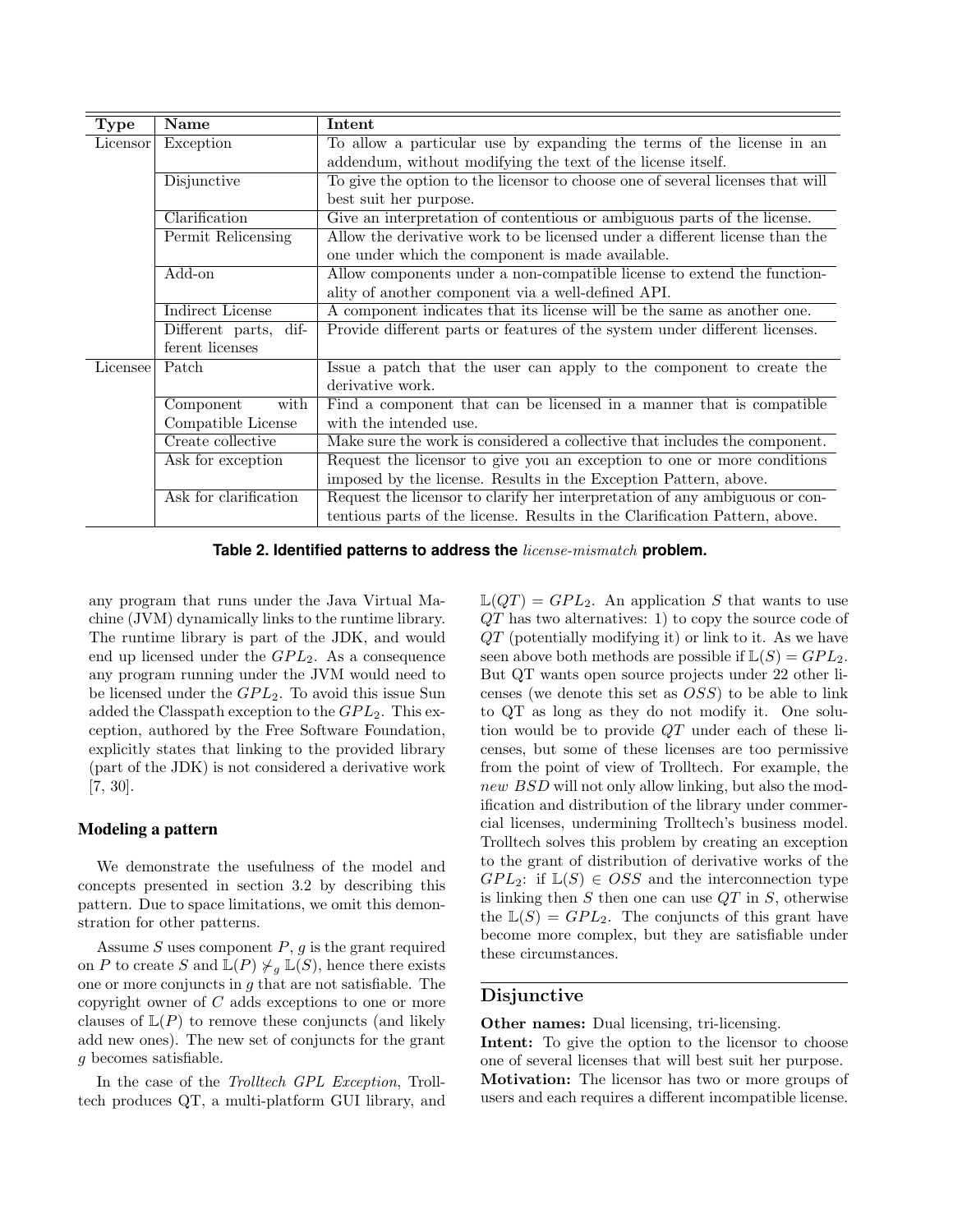Applicability: The licensor wants both groups to use the component, but writing a license to satisfy them simultaneously might be error prone or even impossible, for instance when one license is incompatible with the other.

### Advantages:

- Each license will provide different rights, benefits and restrictions to the licensor, allowing the integrator to choose the license that best fits her uses (and ignore the others).
- It is used as the basis of a business model based for open source software where at least one of the licenses to the software is proprietary and another is open source.
- It avoids the use of a more complex license.

#### Disadvantages:

- The licensor and the licensee need to understand the differences between each license.
- The legal repercussions of accepting large external contributions to the product (e.g., a patch to fix a defect, or to add a new feature) need to be carefully evaluated.

#### Known uses:

- Perl. Perl is licensed under the terms of the  $GPL_{1+}$ , or the Artistic License (original version).
- Mozilla Core. The Mozilla Core project is licensed under three different licenses:  $MPL_{1,1+}$ ,  $GPL_{2+}$ , and  $LGPL_{2,1+}$ . According to the project, its main motivation for this licensing scheme is to allow others to use its code in as many projects as possible. [20]
- MySQL and QT. Both are offered under the  $GPL_2$ and various commercial licenses.

# Clarification

Intent: Give an interpretation of contentious or ambiguous parts of the license.

Motivation: The terms of a license might be confusing or ambiguous, leading to legal uncertainty by its potential users. The licensor of the product issues a clarification of the terms of the license to address this uncertainty.

Applicability: It is not uncommon for software licenses to have terms and conditions that might be ambiguous, confusing, or potentially misunderstood. This could lead to different interpretations of the same license by the licensee and licensor. For example, the definition of derivative work is not well-defined–see section 2.2. The Clarification allows the licensor to explicitly state its understanding of one or several parts of the license.

# Advantages:

- It makes clear the intention of using such a license.
- The licensee knows, in advance, the interpretation

that the licensor has of the licensing terms.

### Disadvantages:

- A clarification might be contradictory to the license itself with licensors often issuing clarifications without legal advice.
- The interpretation of the licensee is biased and might be overreaching or contradictory to IP law.

#### Known uses:

- Linux GPL clarifications. Linus Torvalds, the main copyright owner of the Linux kernel, has stated that programs that only use the services of the kernel are not considered derivative works of the kernel [33]. In another clarification, he stated that the files of the kernel for which he owns the copyright are released under the  $GPL_2$  only, even though the files do not explicitly state a license—as the FSF recommends– instead he only includes a COPYING file with the license in the distributions of the kernel. [34].
- Perl GPL clarification. Larry Wall, the original author and copyright owner of Perl, includes a clarification to Perl's license. Perl is licensed under a disjunctive license– $GPL_{1+}$  or Artistic, see the Disjunctive pattern in page 8.The Perl GPL clarification states "my interpretation of the GNU General Public License is that no Perl script falls under the terms of the GPL unless you explicitly put said script under the terms of the GPL yourself." [39].
- Eclipse clarification. As long as a plug-in for Eclipse uses the plug-in API, without any modifications, to communicate with Eclipse, the plug-in does not create a derivative work of Eclipse and can be licensed under any terms [5].

#### 4.3. Patterns for Licensee

# Patch

Intent: Issue a patch that the user can apply to the component to create the derivative work.

Motivation: To modify a component without having to publish a derivative work.

Applicability: This pattern applies in two scenarios. In the first the licensor of the main component does not allow redistribution of a particular derivative work. In the second, the integrator is not interested in creating and maintaining a derivative work of the original. In such cases, the integrator decides to issue its modifications as a "patch" that can be applied, either in binary or source code form to the original component.

Applicability: This pattern is useful when a third party is interested in providing a feature not in the product, and yet, does not want to (or cannot) redistribute the modified product.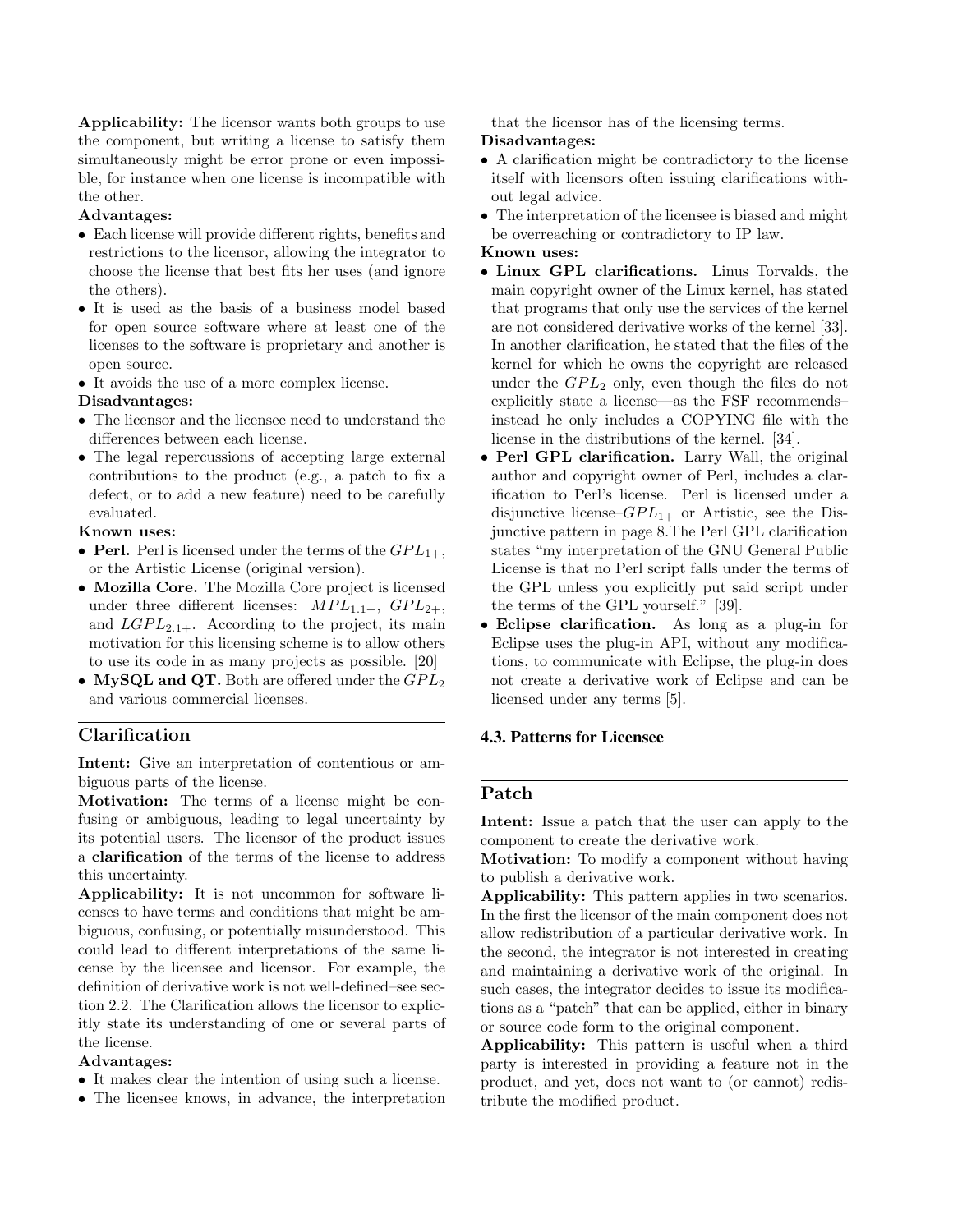#### Advantages:

- It circumvents the need to distribute a derivative work.
- It permits the modification of the original component without any approval of its copyright owner, although it might be restricted by other laws; see disadvantages.
- It can be performed in source code or binary form.
- For open source projects, patches allow the testing of new and experimental features before they are integrated into the main product. A patch might be later integrated into the product.
- A patch can have a different license than the original product.

#### Disadvantages:

- A new version of the original product might render the patch ineffective, and a new patch might need to be created.
- The end-user is expected to be capable and willing to apply the patch.
- In some cases, the patch might be considered illegal (for example, if the patch is considered–in the USA–a circumvention device under the DMCA).

#### Known uses:

- MySQL AB accepts some contributions for its mysqMySQLl database, but it does not accept all of them. The authors of those accepted contributions must sign a copyright transfer to MySQL AB [21]. The Google MySQL Tools Mailing List maintains a repository of patches for features that are either not accepted or have not been submitted to MySQL AB but some users find useful [12].
- Trolltech's QT was originally released under the Q Public License Version 1.0. This license is OSIapproved, and does not permit the distribution of derivative works, but it allows the distribution of patches. Trolltech wanted to restrict the possibility that other companies would create commercial derivatives of their library, and wanted to maximize their chance to sell licenses. Trolltech stopped using this license when it released version 4.0 of QT under the  $GPL_2$  (see [15]).

## 5. Conclusion and future work

The license-mismatch problem poses many challenges to developers of modern software application. With the rapid growth of open source components with varying and conflicting licenses, developers have created methods to address this problem. We manually analyzed over 124 OSS packages on which several popular open source applications such as Bugzilla, Apache, and GIMP depend. Based on our study we identified several patterns which permit the interconnection of components with conflicting licenses while complying with all licenses.

The basic model presented in this paper shows the potential benefits of formally describing licenses. We believe our work tackles an important yet rarely investigated aspect of building large component-based software applications. With the widespread and easy access to open source components online, the need for practitioners to have a good understanding of the legal implications of re-using particular components is becoming extremely important and vital for the success of large software projects.

# Acknowledgements

We are greteful to Bob Gobeille from the FOSSology Project, and Jesús González-Barahona from the University Rey Juan Carlos for helpful comments and previous conversations, and to the European Legal Network Mailing List members for their always enlightening discussions. The work of D.M.German has been funded by Hewlett-Packard to support the FOSSology Project.

### References

- [1] M. Bayersdorfer. Managing a project with open source components. interactions, 14(6):33–34, 2007.
- [2] A. Becerman-Rodau. Protecting Computer Software: after Apple Computer Inc. v. Frankin Computer Corp., 714 F.2d 1240 (3d Cir. 1983) does copyright provide the best protection? Temple Law Review, 57(527), 1984.
- [3] J. Bhuta, C. Mattmann, N. Medvidovic, and B. W. Boehm. A Framework for the Assessment and Selection of Software Components and Connectors in COTS-Based Architectures. In WICSA, page 6, 2007.
- [4] Y. B. Dang, P. Cheng, L. Luo, and A. Cho. A code provenance management tool for IP-aware software development. In ICSE Companion '08: Companion of the 30th international conference on Software engineering, pages 975–976, New York, NY, USA, 2008. ACM.
- [5] Eclipse Foundation. Eclipse Public License (EPL) Frequently Asked Questions, 2007. Accessed Dec. 2007.
- [6] Free Software Foundation. What legal issues come up if I use GPL-incompatible libraries with GPL software? http://www.gnu.org/licenses/gpl-faq. html, 2007.
- [7] Free Software Foundation. GNU Classpath. http: //www.gnu.org/software/classpath/license.html, 2008. Accessed Sept. 2008.
- [8] D. Garlan, R. Allen, and J. Ockerbloom. Architectural Mismatch or Why It's Hard to Build Systems Out Of Existing Parts. In ICSE, pages 179–185, 1995.
- [9] D. M. German, J. M. González-Barahona, and G. Robles. A model to understand the building and running